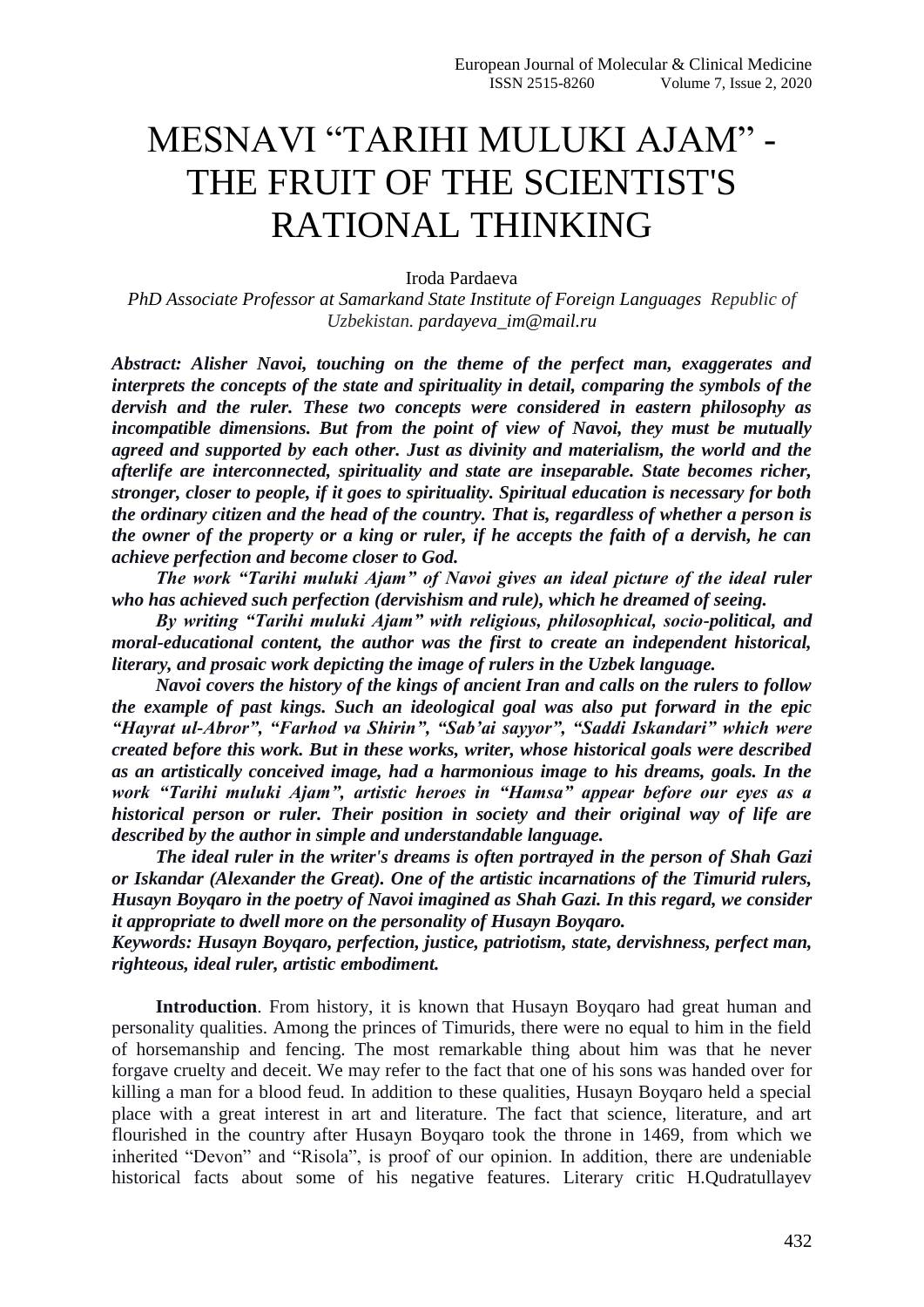mentioned about Husayn Boyqaro in the work of the great poet "Vaqfiya" and gave extensive information about the style of statehood and its influence in this work, noting that "The author focuses on a specific analogy with the prose of that time, the skilful use of exaggeration of artistic art, each phrase of which is aimed at revealing and complementing the character of the ruler." The scientist notes that the artistry in Navoi's works are fundamentally different from traditional poetry, which is typical for many historical, artistic and adventure works of the Middle Ages, and concludes that "in this, we will witness the author's high logical thinking, poetic imagination and style". [9,294] Another point of view of the scientist in this regard requires attention: "It should be noted that when we study Navoi's work, we often see that the high marks given by courtesy in comments about Husayn, we consider them as commonplace. The above passage (taken from "Vaqfiya" - I.P.) allows us to understand the subtleties of the great poet's work. What is remarkable is that the use of art in Navoi's prose, analogy, and interpretation of the attractiveness of images require special analysis" [14,295].

Almost in all the works written by Navoi after Husayn Boyqaro came to power, he repeatedly praised, described and was proud of him as a generous patron, a just and patriotic ruler for people of literature, art, science and handicrafts as well. There is both truth and exaggeration in these descriptions. At this point, Navoi, glorifies and supports the positive qualities of the ruler, and at the same time, tries to overcome some of the negative aspects of the ruler's character by praising him.

According to Navoi, the qualities of Shah Gazi are innumerable, and the "desire of the heart" to write them:

*Kim tuzay mastona Shohi G'oziy avsofida savt,*

*Bu ko'ngil gar bo'lsa o'z holida, gar ham bo'lmasa [1,6].*

Meaning: Let me sing the hymn of Shah Gazi in a drunk condition, whether that position is in its own or not.

In the following years, an in-depth study of Husayn Boyqaro's governmental and poetic activities led to significant progress. Scientists such as A.Abdugafurov, A.Hayitmetov, S.Erkinov, B.Valikhodjaev, Q.Tohirov, D.Salohiy, A.Karimova, U.Sotimov, J.Juraev, B.Oqbutaev in their research, have identified aspects of Husayn Boyqaro that are not yet known to science.

The great thinker Alisher Navoi in his epics "Hamsa", in the works "Majolis unnafois", "Lison ut-tayr" and others devotes special chapters, including lyrical fragments to Husayn Boyqaro. They reflect the desire to see Sultan Husayn Boyqaro as a benevolent, wise and just ruler of a great state, which is reflected in the mesnavi written in the last part of the "Tarihi muluki Ajam". At the end of the part "Tarihi muluki Ajam" dedicated to Iskandar, Alisher Navoi also cites an eight-beit mesnavi. These interpretations and comments of mesnavi are made in the chapter of our work devoted to the analysis of the symbols of righteous rulers.

At the end of the last part of the tazkira, which describes the Arduvon binni Yalosh of the Ashkenid class, it is said that the rule of the third class of sultans passed very fast, most of them lasted no more than ten or fifteen years, and that time did not spare both the ruler and the beggar.

The third mesnavi in the work ends with a description of Sultan Husayn Boyqaro, a powerful contemporary, friend and ally of the great poet. The poet, who started mesnavi with the history of representatives of the fourth Sasanian dynasty of Iran, suggests a clear intention to glorify the Sultan Husayn Boyqaro as Shahanshah (Shah of Shahs) of his time. He would like to emphasize that the Sultan Husayn Boyqaro has a higher rank and higher dignity than the glorious rulers, who were described by the poet. The poet tries to substantiate his ideas by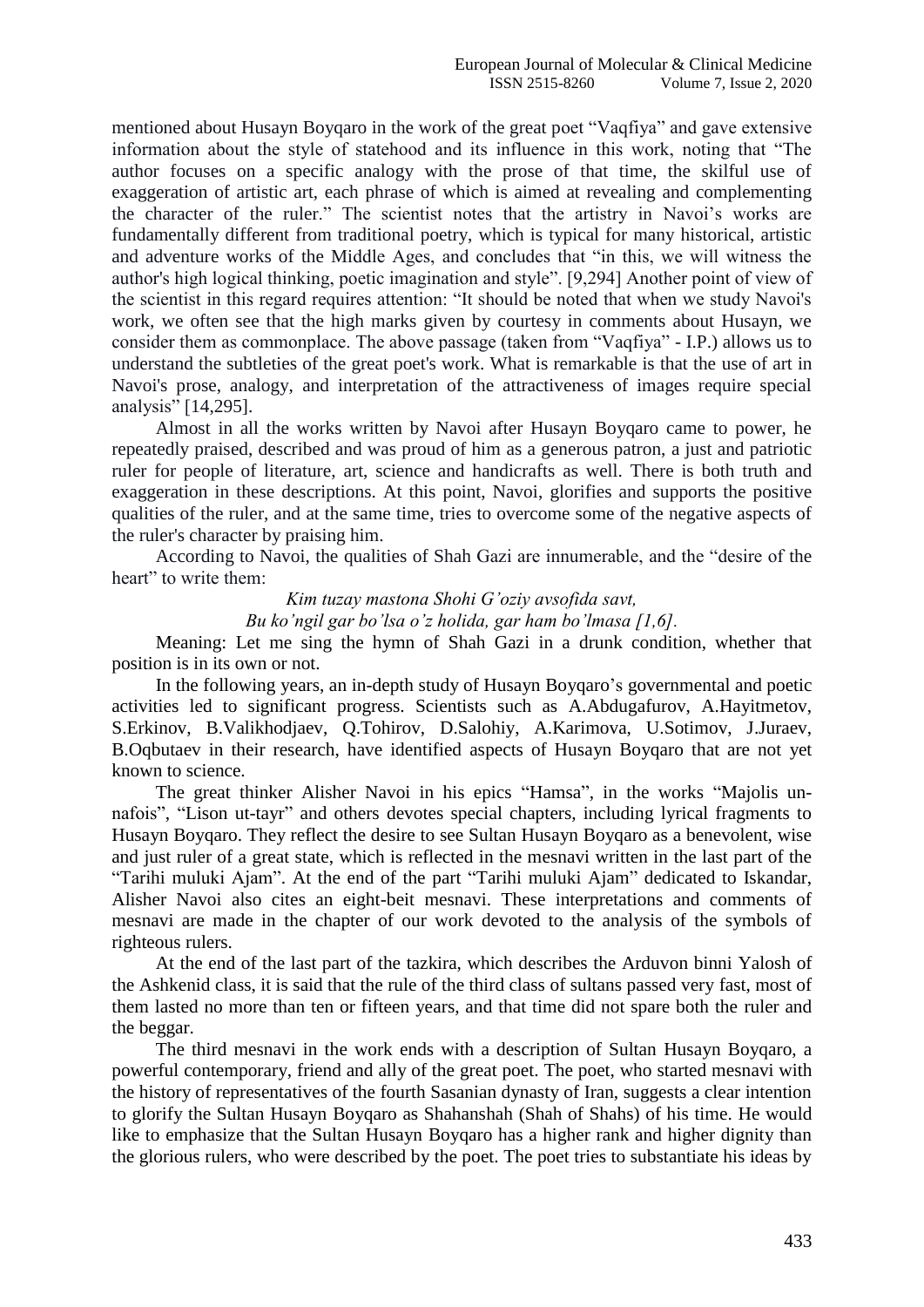citing a number of examples and testimonies about the nature and property activities of Sultan Husayn Boyqaro. For example:

> *Birovgaki ro'zi bo'lib shohlik, Zamirig'a solsa Haq ogohlik [3,252].*

Meaning: When he reigned, God brought awareness to his heart.

Awareness is knowledge and wisdom. The ignorance, the unwillingness to know, the lack of interest - the darkness. To know the world, human, the universe, to study the sky and the earth, the earth and the underwater world, is to be aware, to be enlightened.

Enlightenment is primarily an understanding of God, but also an understanding of the Universe, the world, and oneself. Understanding and contemplation are the most beautiful qualities of a person. Consciousness is the head of enlightenment, the main condition for awareness.

Thus, when a person (ruler) can understand himself, the essence of the universe, existence, he will be enlightened only if he can recognize the original Creator. Only then does he realize the essence. Only then will his blind eyes open and he will not have to worry about another world:

> *Ki bilsa jahonga vafo yo'qturur, Jahon ahlig'a ham baqo yo'qturur.*

Meaning: He knows that there is no loyalty to people, and there is no eternity for people.

*Ko'ziga jahon hashamatin ilmasa,*

*Haq amridin o'zga amal qilmasa [3, 252].*

Meaning: Do not indulge in the luxury of people, do not follow anything but the command of Allah.

The poet criticizes the most ancient vice of man, lust, greed and recognizes the opposite quality - satisfaction.

A satisfied person steps towards spiritual perfection, struggles with his ego and gets rid of greed. Navoi desperately wants the ruler to be satisfied, because a satisfied person will be generous. According to Navoi, the ruler should be such that the temporary luxury of this world is not visible because of his satisfaction, and he should not do anything other than the command of the Truth (for example, looting people, imposing high taxes). Only then can he be a fair ruler. The will of truth is a nation. That is, the ruler is the shadow of Allah on earth, he achieved this title by the will of his Creator. This is not without reason. For if people are a flock, a ruler is a shepherd, and if people are a tree, the ruler must be a gardener. Prof. M.Mukhiddinov in his work "The Perfect Man - the Ideal of Literature" expressed the following views: "In the epic, "Hayratul abror" Navoi called ruler to be fair and merciful. But the condemnation of oppression in him is sharp and furious, revealing the causes of atrocities, counting the consequences of it, also more cunningly, more consistently. Alisher Navoi did not intend to give advice only to rulers, because the third section of "Hayratul abror", devoted to this issue, was written in the manner of critical reflection on the problems of the common ruler and state, justice and oppression. *"Salotin bobidakim, "Innalloha y'amuru bil-adli valehson" amri bila haq subhonahu va taolo xusravliq xudin akarning xilofati boshig'a qo'ydikim, adolatlari "ayn"ning chashmai zuloli mulk bo'stonin serob qilg'ay, to nu no'stondin amniyat va farog'at gullari ochilg'ay va alar zulm bog'ida may ichib gul socharlar, balki maydin har dam o'zgacha gul ocharlar"* [4,58], "that is, "in relation to the Sultans, "it is truly a duty to know justice" at the command of Allah. He laid the crown of the state on the head of their caliphate so that the source of their justice could bloom in the garden of the earth, so that the flowers of peace and tranquility could bloom in it, but they drink wine in the garden of anger and bloom everywhere, and when blooming, not good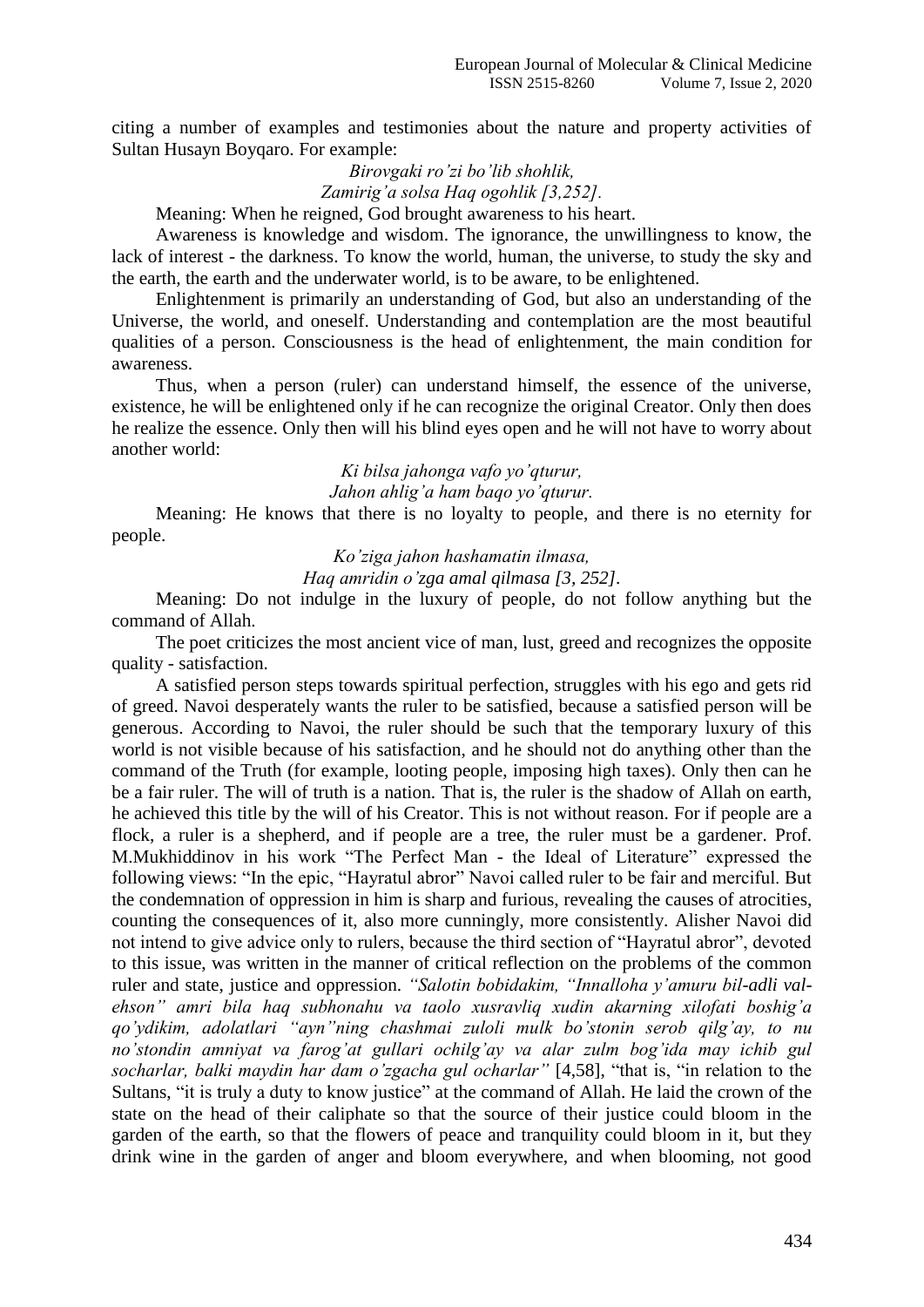deeds appear" [7,128]. The ruler should know about the condition of people, be able to listen to their complaints and take appropriate measures:

> *Adolat uchun istasa mulku joh, Sitam daf' aylarga cheksa sipoh [3,252].*

Meaning: If you want to be guided by justice, you need to lead an army to eliminate oppression.

Navoi wanted the ruler to spend state property not on entertainment or luxury, but on restoring and establishing justice in the country and on fighting cruelty together with the officials of his state, as if he were fighting the enemy.

> *Har ishkim bo'lur muddaosi anga, G'araz bo'lsa Tengri rizosi anga [3,252].*

Meaning: If he has a desire for anything, Allah will agree with him.

He hopes that in every action of the head of state, first of all, the dreams, interests and goals of the people are taken into account, and God will agree to each of his actions.

*Bo'lib saltanat taxtida faqrjo'y,*

*Shah o'lsa, vale bo'lsa darveshxo'y [3,252].*

Meaning: If you seek poverty in the state, you must wear the crown of poverty during your reign.

This beit reflects the most perfect image of the righteous ruler in the dreams of Navoi. In life it is difficult to meet a person who has both royal and dervish qualities. If the ruler began to appear signs of dervishism, he immediately left the throne. An example of this is the story of Ibrohim Adham. In other words, government and dervishism reject each other. One lives charmed for the transient riches of this world, and the other with the love of another world. Seeing two people together in the same person is not appropriate for life. By combining these qualities in Husayn Boyqaro, Navoi calls on Husayn to possess this quality and act fairly on the path to truth. In the same spirit, Navoi wrote the radif gazelle "anga", in which he praised Shah Gazi - Husayn Boyqaro with the qualities of both a ruler and a dervish:

> *Har gadokim bo'ryoi faqr erur kisvat anga, Saltanat zarbaftidin hojat emas hil'at anga.*

Meaning: It is not necessary for every beggar who wears a canvas of poverty to wear the brocade of a ruler.

"This gazelle deals with the morality of a man who has embarked on the path of Sufism, but the final thought is expressed in bringing to the thought of Husayn Bayqaro. In the continuation of the gazelle, it is stated that if the ruler is used to poverty and acts on the basis of poverty, the condition of his state will be ideal. If he doesn't care about his people, his rule will collapse... But, according to Navoi, the possession of the ruler and dervish character was a difficult puzzle for the rulers of those times. However, Husayn Boyqaro portrayed as a great person who has overcome this puzzle..." [6, 60-61].

Literary critic O.Davlatov expressed the following general opinion about justice in the work of the poet: "Navoi understands justice in a broad sense, interpreting it as the highest form of human moral qualities. He stressed that justice is the best virtue, especially in the developed part of society - the ruling class. In fact, justice is the control of equality between people. One category should not exert pressure on the second category, should not be violent as well. Navoi understood that the legal side of justice consists in unconditional compliance with the norms of the Quran and Sharia law. The above example shows that in Islam, too, it is better to administer justice than to fast before the God, perform prayer and make Hajj and give zakat (religious Tax)".

The poet focuses not only on the moral and legal interpretation of the concept of justice, but also on its political side. Justice as a political concept expresses the rational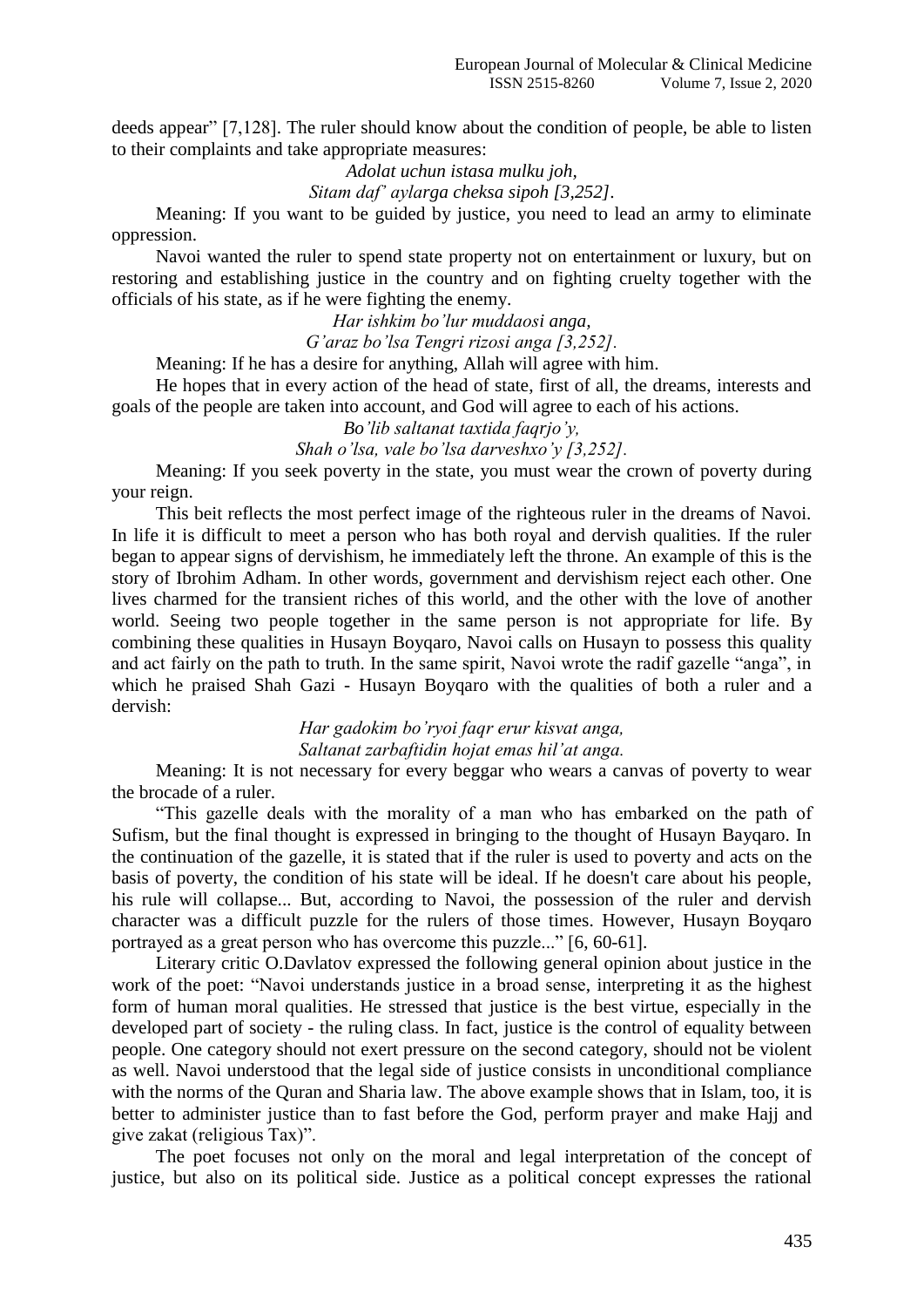management of the state and serves as the main criterion for evaluating the political activity of heads of state. Navoi connects justice with the prosperity of the country and the treasury, increasing wealth, and the prosperity of cities and villages. And these thoughts are supported by authentic hadiths and written:

> *Yana ham hadisedurur ba sahih, Ki aylabdur oni bayoni fasih: Qolur kufr aro qolsa obod mulk, Bo'lur zulm, agar bo'lsa barbod mulk.*

Meaning: The concept of justice is not only limited to moral and legal interpretation, but also focuses on its political side. Justice is associated with the prosperity of the country and the treasury, the increase in wealth, the prosperity of cities and villages.

In Alisher Navoi's interpretation, from the simplest view of social relations to the most crucial cases of universal interests, the principle of justice must be applied without any deviation. Justice in its interpretation, first of all, lays the foundation for the emergence of social relations in society in a harmonious, complementary state. Secondly, the principle of justice provides for the protection of the interests of various social strata in the society in which the decision is made, maintaining a balance between them. Third, the integrity of society forms the skills of sharpens people's sense of patriotism. Fourth, it creates chaos among the external evil forces. Because, according to Navoi, in a country where justice is stable, the position of officials will be better than that of the invading armies. Naturally, this situation causes internal struggle and discontent on the side of the enemy. Fifth, the compatibility of the rights and duties of people, the proper promotion of their work will strengthen people's confidence in the future. In a fair society, people are dominated by a sense of gratitude [5,15]:

## *Yana ulki chun adli zohirdurur, Bari xalq qavmi shokirdurur.*

Meaning: In a fair society, people have a feeling of gratitude.

In the literature of Sufism, from time immemorial, the image of the ruler and the dervish has been turned against each other. Reason: if the ruler is the embodiment of the world, then darvesh is the manifestation of God. The ruler rejoicing in his rule, wealth, forgets about the truth. Wealth and lust are a barrier, an obstacle to the knowledge and understanding of God. Darvesh, on the other hand, was saved from the whims of passion, who separated himself from the world in the name of God. Therefore, the dervish surpasses the ruler who is surrounded by chains of passion and wealth, darvesh is on the path of truth, which is close to Allah, whose heart is full of divine love, is a slave to work. He is not interested in the lusts, fleeting riches of this world. He does not live the pain of accumulating treasures, but the pain of truth. He always remembers Allah in his heart.

Navoi wants the ruler to have the same qualities of a dervish too. Love and trust in God in the heart of a ruler are an important reason for his righteous and just behavior, as well as his impartial condemnation.

Poets of the past have called the dervish a true free man who has freed himself from the bondage of wealth, a truth teller who knows the truth, a heart full of divine grace, a lover of truth, a ruler of contentment, calm, a leader of enlightenment, a Sultan of spirituality, the most honorable among people, glorified as a person honor, and described as a friend of the people. The dervish was considered a perfect person in terms of possessing the same human and divine qualities.

But the dream of the ideal ruler, according to Navoi, embodied not only the nature of the dervish, but also the features of poverty.

It is known that Muhammad (peace and blessings of Allaah be upon him) said: "Poverty is my pride!". This hadith became the motto of the Sufi people. Because here we are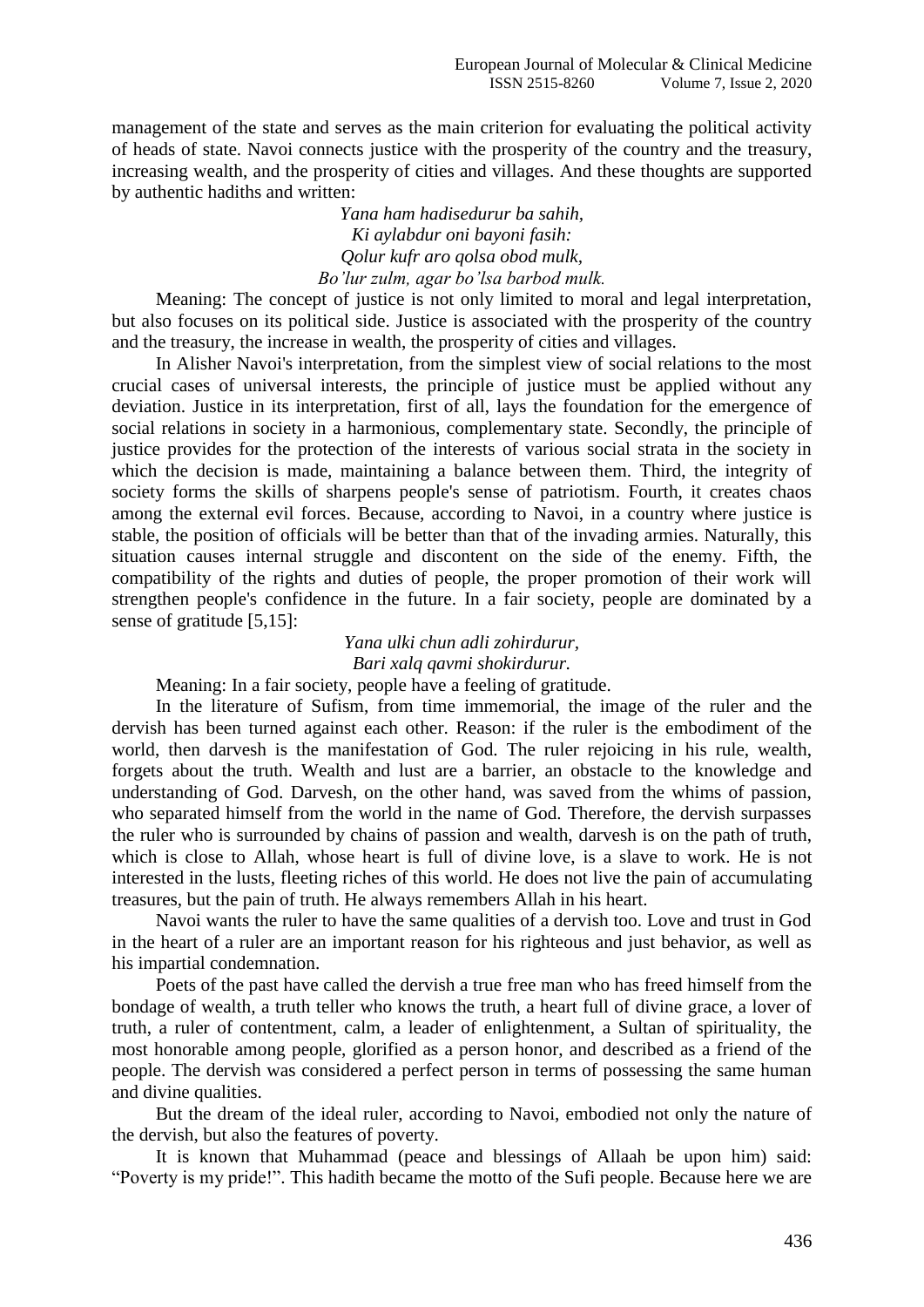not talking about real poverty, but about poverty before God, about the uselessness of the wealth. The dervish is not poor and does not need wealth, but he is poor and needs love and longing for Allah.

In this sense, poverty is the essence of dervishes, and the essence of poverty is one of the statuses of the path of spiritual perfection. In this case, its tax deprives all the blessings of the world, all the needs of man. His poverty reaches a level of pride for having nothing. Poverty becomes for him both internal and external clothing, decoration and gives him peace. The famous Sufi Abu Bakr Kalobodi, commenting on the terms poverty and the poor, writes: "… poverty lies in the fact that you do not have wealth, property, no costs for yourself, even if you have it, you do not spend on yourself, and the poor person is the one who only needs to achieve the truth".

Husayn Voiz Koshifi, a contemporary and friend of Navoi, explains the nature of poverty as follows: "If they ask you how many signs of poverty, say three: first, you need to look like a merciful sun, because the sun always shines with gratitude, leaving no one without light. The second is to be as humble as the earth, because everyone who steps on the earth thinks of good and evil and does not move from the post. The third is to be as generous as the cloud, because the cloud rains gratitude on wet, dry ground and does not separate the cemetery from the blooming land" [8,21].

So, Navoi wants the ruler of his dreams to possess important qualities of poverty: kind as the sun, compassionate as clouds, humble as the earth, generous and striving to enlighten the truth.

Thus, Navoi in his work embodied the qualities of poverty and dervishism, that is, he created the image of a perfect ruler from the outside, and from the inside the image of a dervish.

At this moment, the question arises whether Navoi was able to meet the ideal ruler of whom he dreamed. Navoi writes:

> *Vale qilmadi shohlardan kishi, Ki bu erur Shoh G'oziy ishi [3,252].*

Meaning: None of the rulers did what Shah Gazi was destined to do.

None of the previous rulers in history could realize the ideal of Navoi. Only Shah Gazi was able to fulfill the poet's dream. He is the ruler who embodied the dervish and the poor man as well as the just ruler Navoi dreamed of.

Navoi used Husayn Boyqaro in the image of Shah Gazi in a certain sense as the ruler of a just state, a perfect person, primarily based on historical truth, and secondly, widely used in artistic exaggeration.

The main goal of Navoi in exaggerating the positive qualities of Sultan Husayn Boyqaro was to call him to such perfection. Continuing the description, the poet writes:

#### *Demay ayni insonki insoni ayn,*

*Ham insonu ham ayn Sulton Husayn [3,252].*

Meaning: I do not want to say that he is only a person, yes, he is a real person at the same time he is Sultan Husayn.

In beit, the word "ayn" is used in two senses. It is used in the first line to indicate "mirror", and in the second line to indicate "essence". In other words, Shah Gazi is the "ayni inson", which is the person (who is considered the best), he is the "insoni ayn" - the mirror of people (that is, the beauty of a person reflected in the mirror), both the person and the "ayn Sulton Husayn", the essence of Sultan Husayn Boyqaro, his inner appearance. That is, humanity is the inner world of Husayn Boyqaro, and government is his external image.

*Shaho keldi shohlig' musallam sanga, Na shahlig'ki darvesglig' ham sanga [3,252].*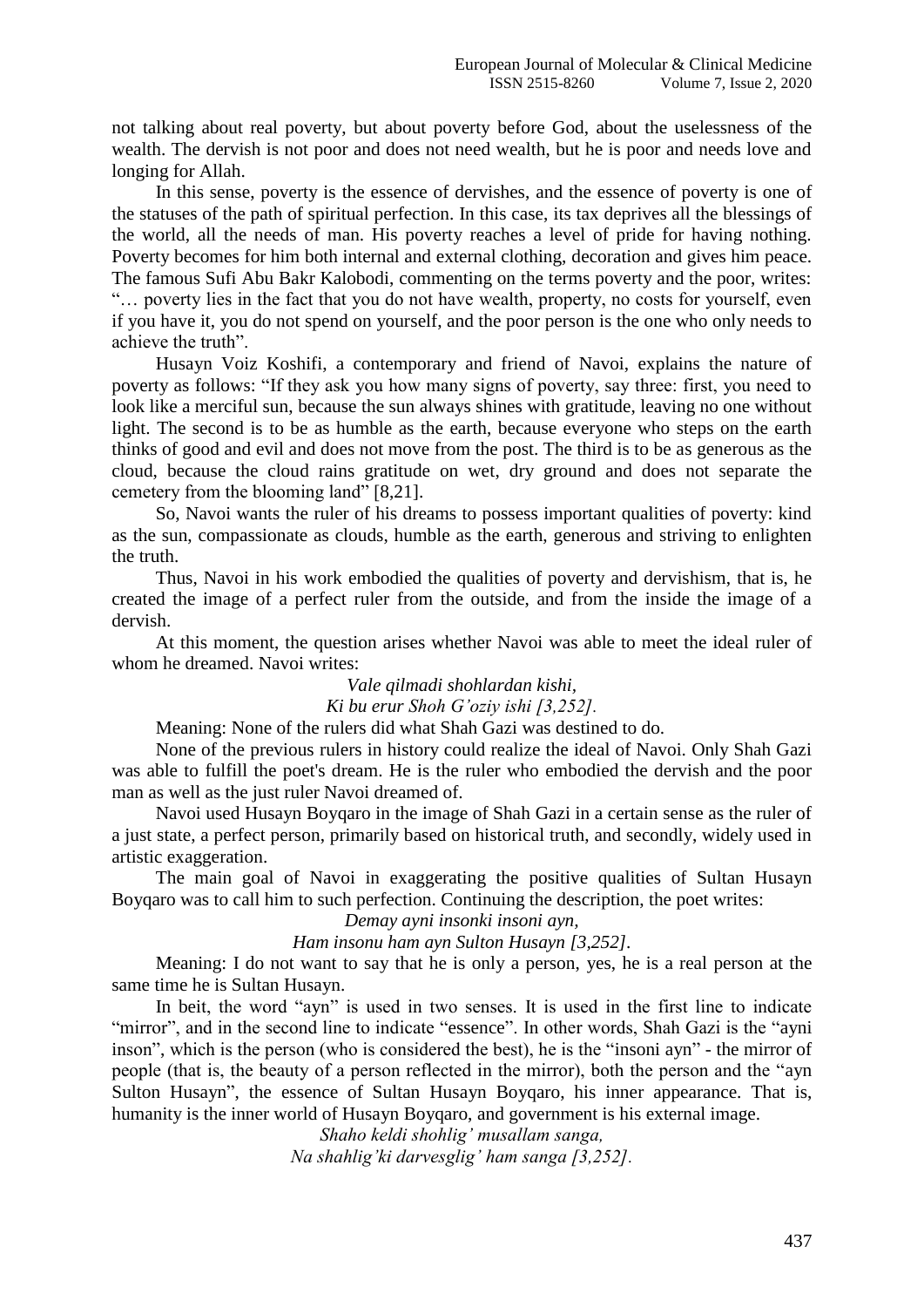Meaning: The ruler has come, to whom the rulers obey, and the ruler and the dervish are in you.

The example of Husayn Boyqaro in the image of the "righteous ruler" described in this beit is essentially the same as the image of "Shah Gazi" in the first lyrical devon of Navoi "Badoe ul-bidoya". For example, we can cite such verses as evidence of our point of view.

*Mumkin ermas shohlar ichra bo'yla niyatlik magar,*

*Shohi G'oziykim, muyassar bo'ldi bu davlat anga. Shohlar darveshi-yu darveshlar shohiki, bor, Shohlik surat anga, darveshlik siyrat anga [1,31].*

Meaning: There are no Shahs who have such intentions, and Shah Gazi has reached such a position. He is the dervish of Shahs, the Shah of dervishes, and if the condition is his appearance, then the character of the dervish is his character.

Shah Gazi fulfilled the seemingly irresistible dreams of Navoi. He emphasizes that he is a dervish of rulers, that is, a ruler outside, inside a dervish, a ruler of dervishes - a dervish who has reached the highest level.

Although the lexical meaning of the word dervish is poor, unhappy as mentioned above, in the term of Sufism its expresses the quality of those who devote themselves to the truth, such as a Sufi, poor, lover, scholar, handsome. Therefore, in Sufi teaching to call someone a dervish was considered an exaltation, not an insult. For this reason, Alisher Navoi describes Husayn Boyqaro as a dervish ruler, ruler of dervishes, ruler on the outside and dervish on the inside.

A similar description can be found in another prose of Navoi, "Mahbub ul-qulub".

The author mentions about the merits of the ruler in the "Birinchi fasl" of the "Avalg'i qism" chapter in the section "Odil salotin zikrida" and cites the mesnavi dedicated to the praise of ruler Husayn Bayqaro. The meaning and essence of this mesnavi is also consistent with the idea of mesnavi in his work "Tarihi muluki Ajam". Navoi writes:

*Ulus podshohiy darveshvash,*

*Anga shohlikdin kelib faqr xash [2,8].*

Meaning: Navoi mentions Husayn Boyqaro as one of the fairest sultans.

According to Sheikh Qosim Anvor, the letters of the word "Dervish" have the following meanings:

*D – dard bilan yonish, dardli;* (burning pain, pain)

*R – riyodan saqlanish timsoli;* (abstinence from hypocrisy)

*V – vido, ya'ni Tangri taolodan o'zga narsalar bilan vidolashish;* (farewell, that is, say goodbye to something other than God)

*I – ishq qo'lida yakdil va sobitu sodiq bo'lish;* (to be one and steady on the road of love) *Sh – shukr etmoq va shikoyat qilmaslik [6,8].* (be thankful and not complain)

In this beit, Navoi says - "dervishvash", that is, as a dervish from nature, he is a ruler protected from the hypocrisy of life with the pain of Truth and people, disgusted with things other than Allah (property, throne - power, wealth, lust, etc.), from which good will come to the people in his rule:

*Jahondorlarg'a sipehr ishtiboh*

*Valiy ahli olida xoki roh [2,8].*

Navoi continues his description and says that dervish from nature is like heaven for the reigning world, but before the common people he is like an earth.

So, as mentioned above, in the ideal of Navoi, the ruler's soul is as modest as the soil, and outside he is as magnificent and high as the sky:

> *Jahon mulki olinda xoshokcha, Vale bir ko'ngil mulki aflokcha [2,8].*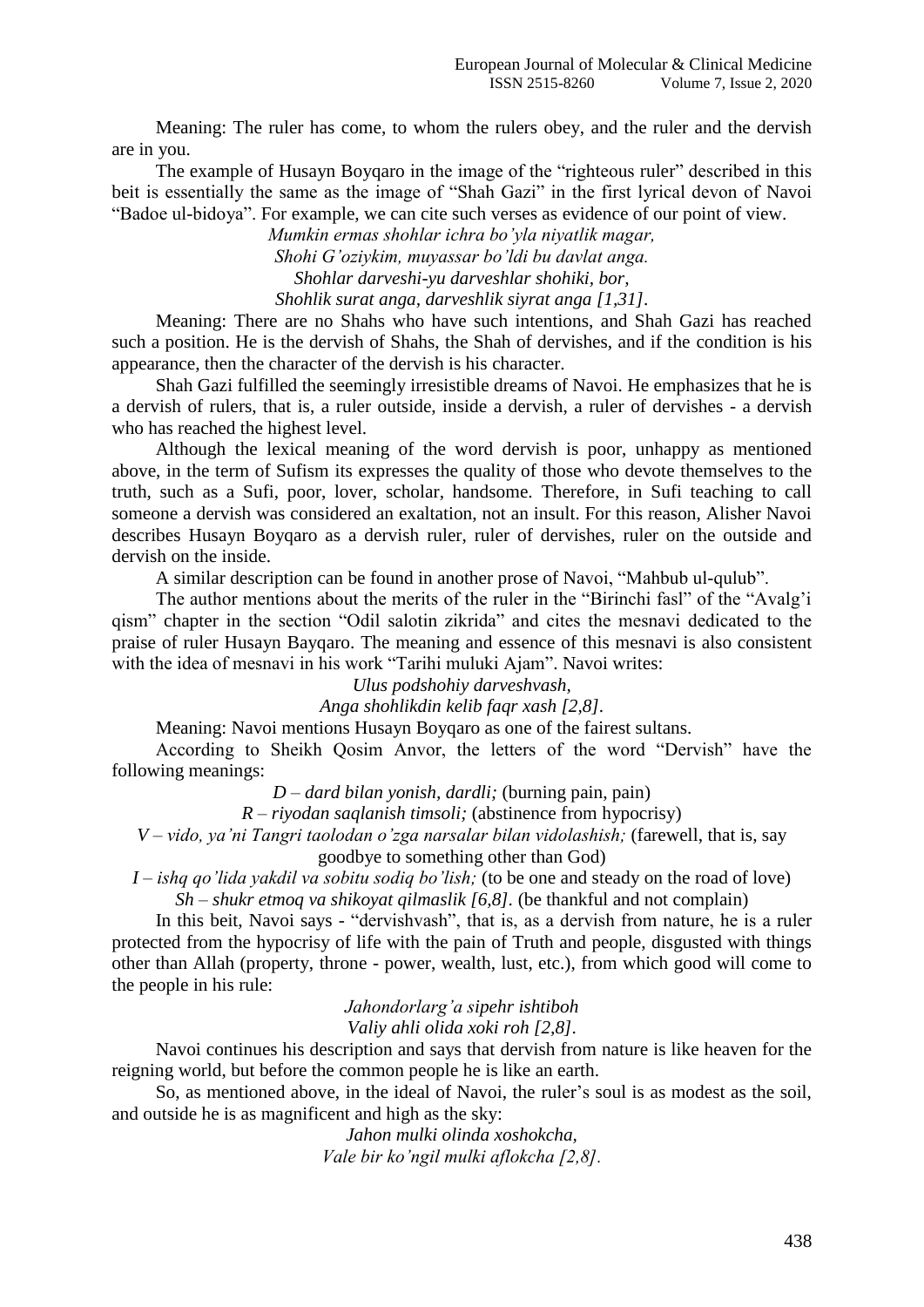It is insignificant in the eyes of worldly possessions, but the possessions of the soul are as vast as the sky. His generosity is high and unparalleled, his love is infinite:

*Bori benavolar navosozi ul,*

*Hamul nav'kim Shoh Abulg'ozi ul [2,9].*

Such qualities, of course, belong to Shah Gazi, the artistic symbol of Navoi's dreams:

*Kelib ayni insonu ayn,*

*JAhon vorisi Shoh Sulton Husayn [2,9],* -

the content of this beit is almost identical to the mesnavi idea in the aforementioned "Tarihi muluki Ajam".

Sultan Husayn Boyqaro as a "human being" (i.e., the appearance in life of the concept of humanity, which the poet himself developed) the poet himself dreamed of the image of a perfect man in the image of a ruler who is a ruler on the outside and a dervish on the inside:

*Alo, toki shahsiz chu bo'lg'ay jahon, Zamon ahlig'a bo'lmag'usi amon. Sen o'lg'ul zamon ahlig'a shohu bas, Sanga adl tarviji dilxohu bas [2,13].*

The ruler and the army, the ruler and the system of government guarantee that people will live in peace. Rulers should consider themselves servants of the people, "pastors" of the people, and should always act in consultation with wise scientists and people of good intentions. Otherwise, a conflict will arise between the people and the ruler, between the ruler and the army. Therefore, the ruler must always act on the basis of justice, truth, and pursue a policy that takes into account the goals of the people.

Alisher Navoi almost in all his works put forward the idea of fighting for such a just and enlightened ruler and a centralized state. According to Navoi, the socio-economic and cultural development of the country, the country's peace will depend primarily on the ruler himself and his personal qualities.

In the same way, Husayn Boyqaro, as Navoi dreamed, is the head of the country with bright, enlightened and darvesh qualities. But we do not know how close to life the ideal image of the ruler (Shah Gazi), which the poet sang. It is known that the hero of the Navoi ideal, a perfect man (a just ruler), was able to realize the long-standing dreams and aspirations of our people.

One of the most recent rulers of the Temurid dynasty, Zahiriddin Muhammad Babur, highlights the justice of Husayn Boyqaro in his memorial "Baburnama" not with exaggeration, but, on the contrary, basis of historical truth. Babur writes: *"…Harrof va hushxulq kishi edi, Ba'zi muamalatga sha'rni bisyor rioyat qilur edi. Bir qatla bir o'g'li bir kishini o'lturg'oni uchun qonliklarga topshurub, dorulqazoga yibordi" [11, 147].*

It is known that in history, Sharia rules in Muslim countries were considered the main legal document, as well as the current Constitution, and all actions were carried out in accordance with Sharia rules.

Historical fact shows that Sultan Husayn Boyqaro, was a fair ruler in life. Although he controlled the saving of his son's life, he did not go against justice and truth, he did not show mercy. For, as Navoi said, "Yamonlarga lutf-karam, yaxshilarg'a mujibi zarar va alam" meaning: the bad ones are always left without punishment and the good ones are always responsible for what they didn't do. Sultan Husayn Boyqaro was well aware of this and, as proof of this, allowed his son to have equal rights before the law (justice) and was punished.

This action of the ruler of Khorasan corresponds to the principles of justice developed by Navoi: there must be oppression against oppression, that is, the oppressor cannot be spared. To pardon the oppressor is to oppress the offended.

And this shows and proves that the ideal hero (the just ruler)in the image of Navoi was in life.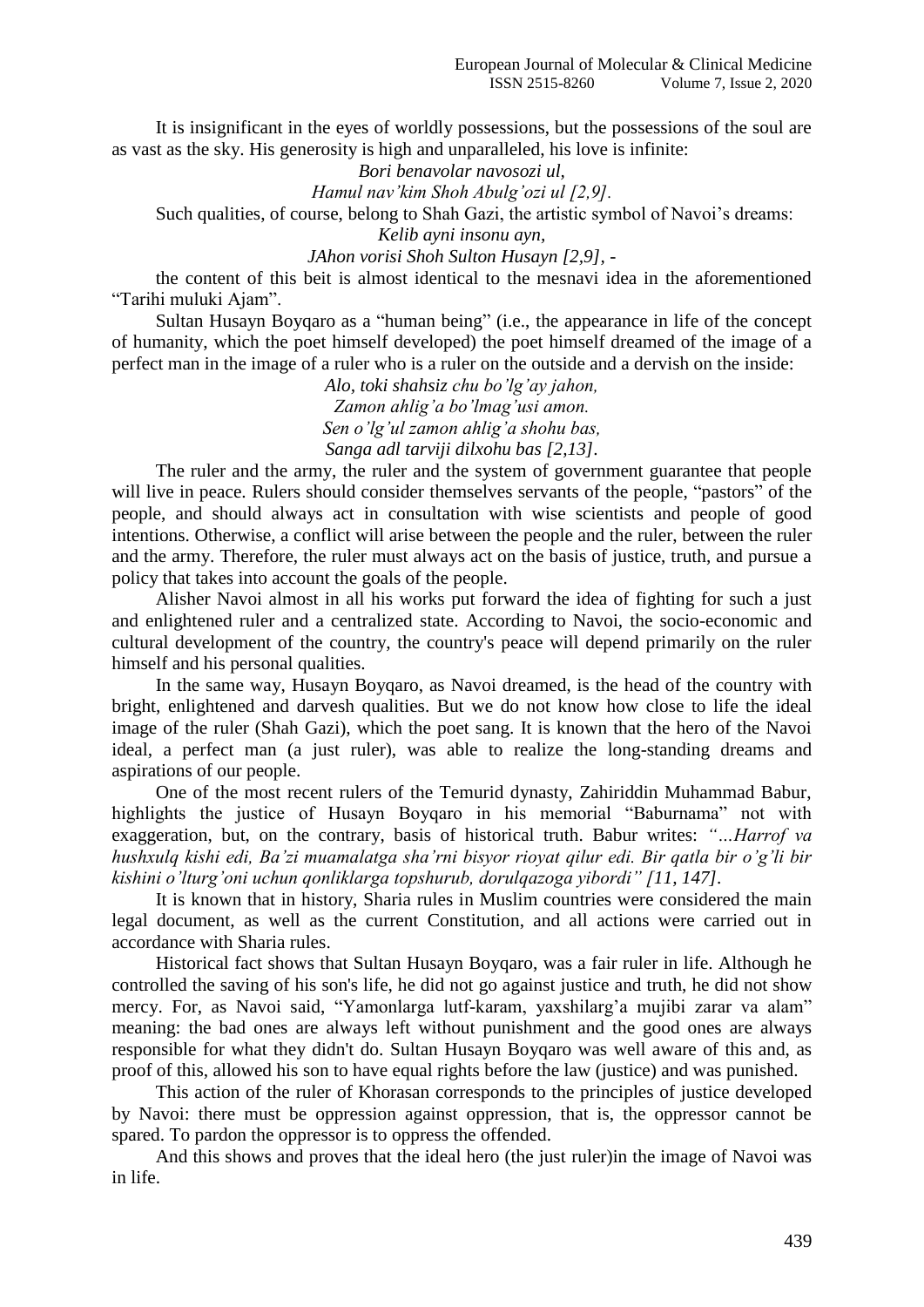Ibid it is noteworthy that the history cited in "Hayrat ul-abror". From this story, it becomes clear that with the claim of an old woman, the head of the country, Husayn Boyqaro, will have to be punished according to the rules of Sharia. Then Husayn Boyqaro got up, turned to the old woman and said: "I obey the Sharia. Here is the sword, here is the gold in the bag. If you want, cut off my head with this sword. If you want, take this gold in return for your son's blood." The old woman, seeing the Sultan's bravery, bowed before justice and law: "Let my son's life and my own be sacrificed to such a just ruler," - renounces the claim. Sultan Husayn Boyqaro proved that by this act the law transcends everything else. In the era of Husayn Boyqaro (thanks to the direct support of Alisher Navoi), science, literature, art, and culture developed. The people lived a peaceful life for many years because of the wise policy of the righteous ruler (the just discipline and rules that he established). Navoi also highlights a separate chapter ("Sakkizinchi majlis") dedicated to the characterization of Sultan Husayn Boyqaro in his prose work "Majolis un-nafois".

In this chapter also, Sultan Husayn Boyqaro described as a fair, generous ruler. Navoi writes: *"Saltanat bahrining durri yaktosi va xilovat sipehrining xurshedi jahonorosi, saxovat havosi abri guharbori, shijoat beshasining huzabr sheri shikorim adolat chamanining sarvi sarbalandi, muruvvat ma'danining gavhari arjumandi, ko'shish razmgohining Rustami Dostoni va baxshish bazmgohining Hotami zamoni va fasohat olamining nukta birla sihrsozi va balog'at jahonining diqqat bila mo'jizapardozi, ya'ni sultonus-salotin Abulg'ozi Sulton Husayn Bahodirxon…" [2,166].*

#### **Conclusion**

In general, Navoi portrays Sultan Husayn Boyqaro in all his works on the level of a righteous ruler, reflecting his perfect image.

In conclusion, we can say that the mesnavi described in the description of ruler Sultan Husayn Boyqaro in "Tarihi muluki Ajam" is, first of all, the final artistic generalization of comments, praise and recognition of this great statesman.

Alternatively, according to the literary tradition of the period, the writer or poet who created any work dedicates it to one of the rulers and praises it at the beginning or end of the work. According to this tradition, Navoi dedicated and presented his work to the ruler of the country, the person who needed it. For this reason, at the end of the work, he created a special mesnavi.

Finally, in order to this masnavi does not consist of "dry" praise, the poet enriches it with a deep ideological content in the Sufi spirit, using the most influential art forms in the classical art of the East to give a deep meaning - a beautiful form of essence.

### **References:**

- [1] Alisher Navoi, 1988. Collection of completed works. 20 volume edition, volume 3. Tashkent: Fan, pp: 616.
- [2] Alisher Navoi, 1991. Collection of completed works. 20 volume edition, volume 14. Tashkent: Fan, pp: 304.
- [3] Alisher Navoi, 2000. Collection of completed works. 20 volume edition, volume 16. Tashkent: Fan, pp: 336.
- [4] Alihser Navoi, 1960. "Hamsa" critical text. Publisher P.Shamsiev. Tashkent: Fan.
- [5] Abduhamid Kholmurodov. Interpretation of homeland theme in Alisher Navoi's works. Word Art №2. 2018. P.25-29 http://dx.doi.org/10.26739/2181-9297-2018-2-3
- [6] Arslonov Abdimurod Karomatovich. Prozaic statements of the poem by Alisher Navoi "Farkhad and Shirin". Word Art №1. 2019. P.69-75 http://dx.doi.org/10.26739/2181-9297- 2019-1-11
- [7] Husayn Voiz Koshifi, 1994. Futuvvatnomai sultoniy yohud javonmardlik tariqati. Tashkent: Heritage of the people publishing house, pp: 112